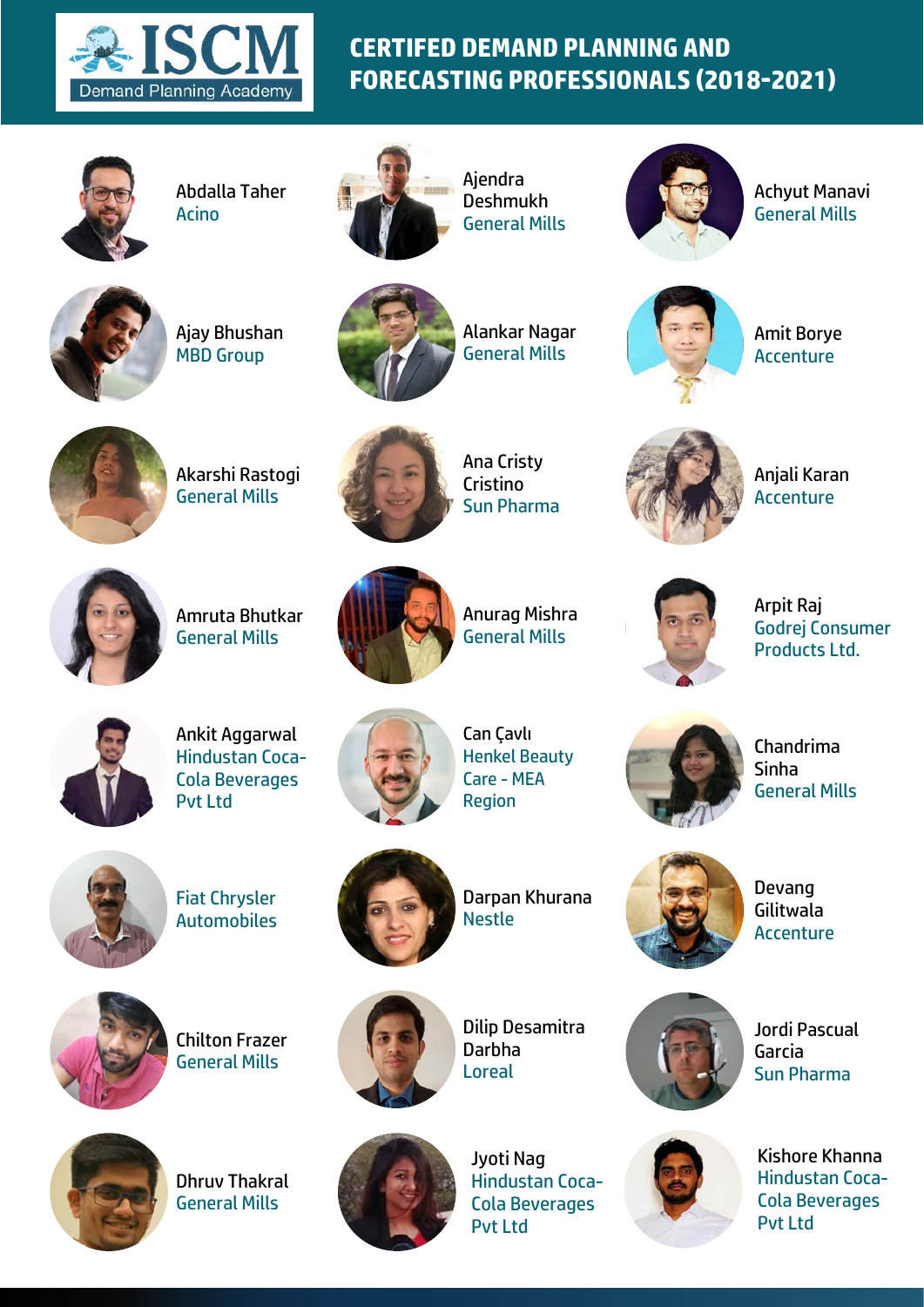



Kunal Gupta Bateel Group



Jaboy Varghese Global Shipping & Logistics LLC (GSL)



Kartik Shah Sennheiser India



Manikanta Gunda Venkata Subba General Mills



Koshlendra **Dubey** General Mills



Kumar Rishav General Mills



Mayur Parvani Jindal Worldwide Limited



Maheshkumar Poojari General Mills



Maithili Gajjar General Mills



Mohammed Imran **Halcon** 



Manita Dhyani Terumo India Private Limited

Maulik Shah Sun Pharma



Navin Nayak General Mills



Meet Joshi General Mills



Mitav Kulshrestha Hindustan Coca-Cola Beverages Pvt Ltd

Mrudula Sanjog

Karulkar



Nithesh B Hindustan Coca-Cola Beverages Pvt Ltd



Mohith Menon General Mills



Shreya Singh

General Mills



Nermeen Saada Acino



Pradeep Ramesh Perfetto Trading



Onur Atmaca Acino



Nikhil Lambat Mahindra Vehicle **Manufacturers** Ltd.



Pankaj Shahane General Mills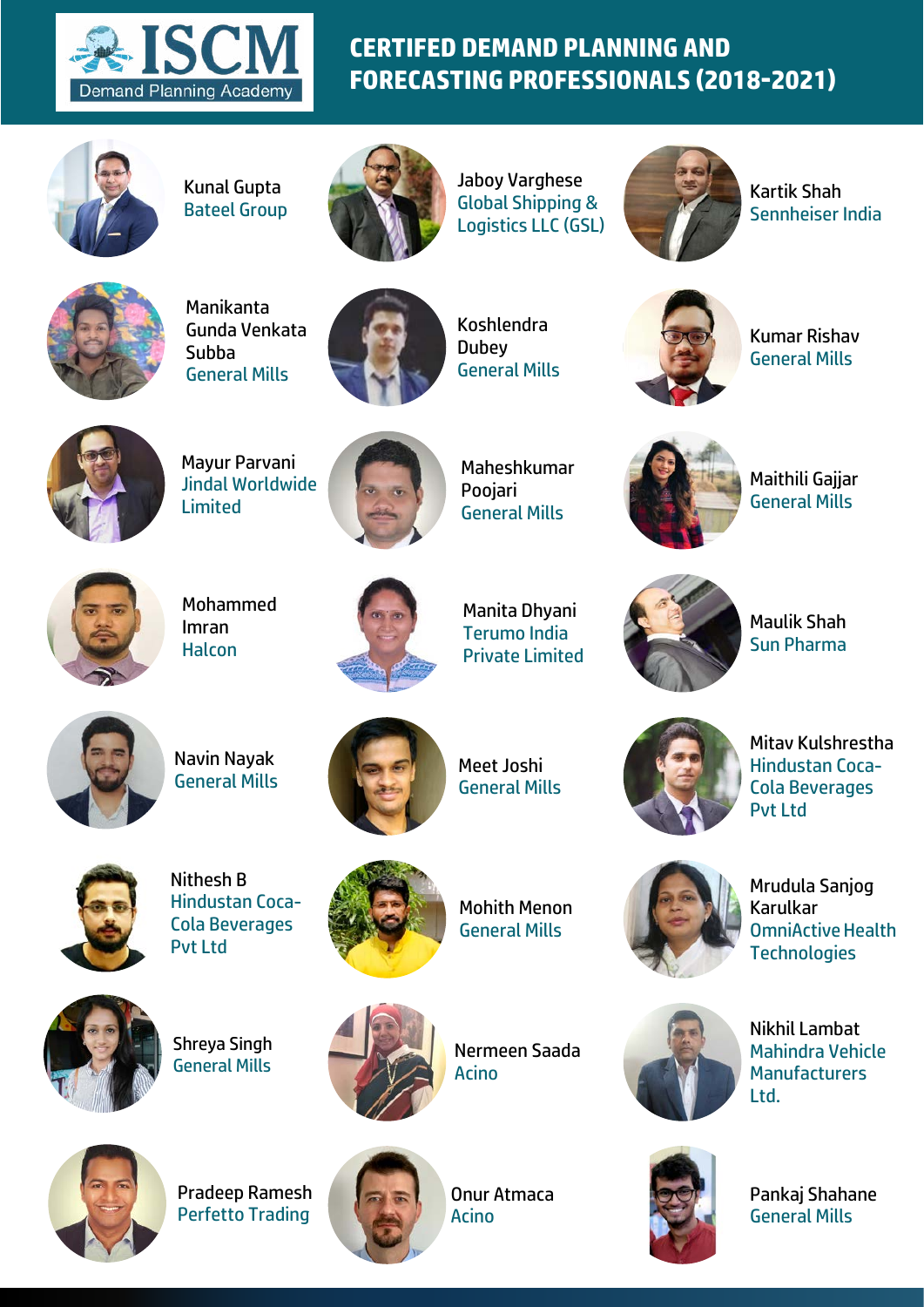



Preeti Grover **Delhivery** 



Pragati Godge Accenture



Pratheesh Thiyya **Accenture** 



Radish Suvarna Accenture



Priyadarshini Iyengar General Mills



Puja Kapoor **CONTINENTAL** INDIA PRIVATE LIMITED



Ram Waingankar General Mills



Rahul Shinde General Mills



Rajiv Parekh **UltraTech** 



Sachin Navale Mahindra Vehicle **Manufacturers** Ltd.



Rashmee Raghu Hindustan Coca-Cola Beverages Pvt Ltd

Raunak Sinha General Mills



Sanchit Singhal General Mills



Sahil Jain General Mills



Sana Grover Bira91



Sheldon Dsouza General Mills



Sanskriti Agarwal Bira91



Shashank Tippa General Mills



Siddharth Padki General Mills



Shodan Shetty General Mills



Shreya Semwal General Mills



Sunil Kumar Baxter



Shrutesh Posam General Mills



Shweta Haldankar General Mills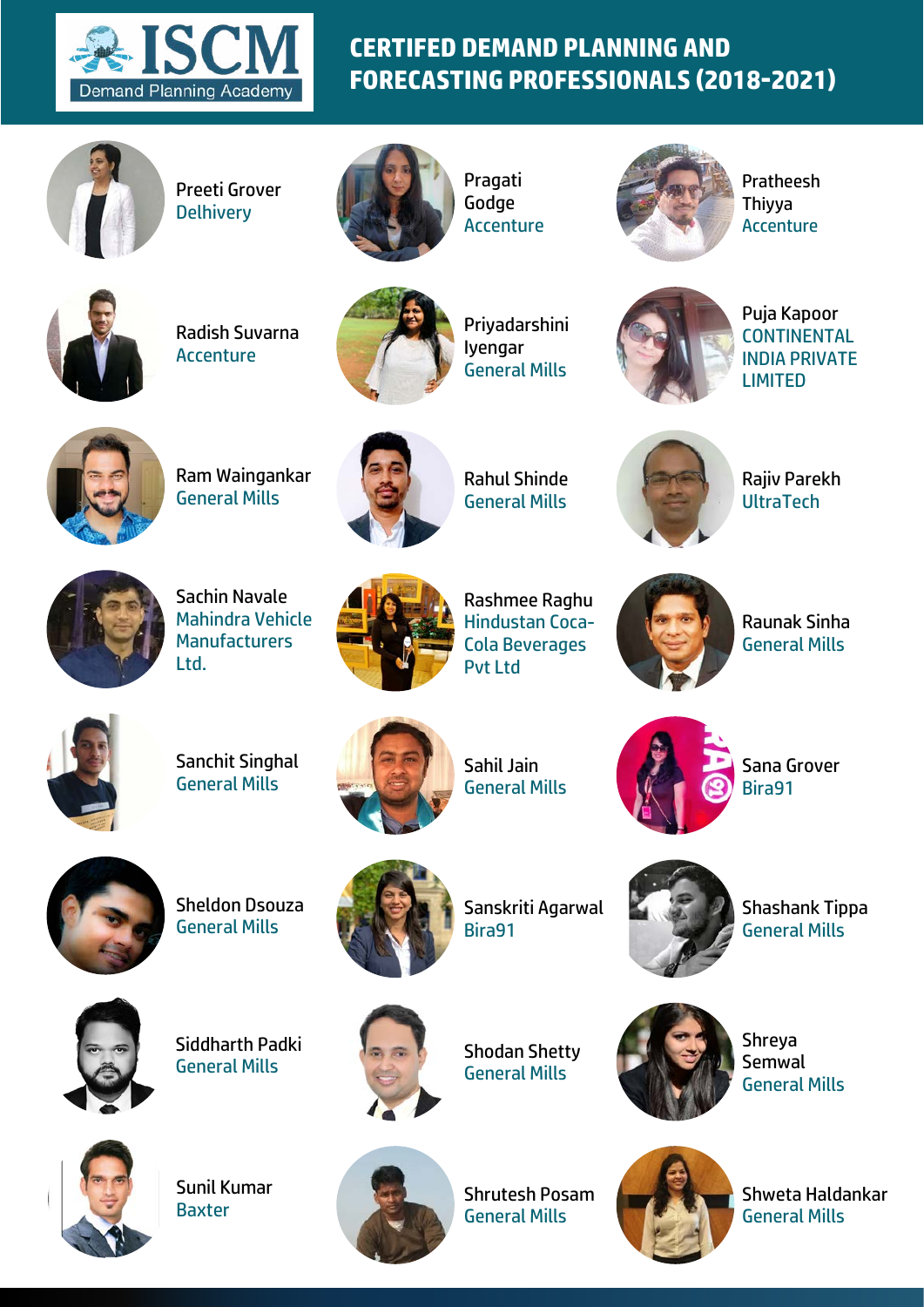



Tarun Garg General Mills



Stainslaw Haid BASICS GmbH, a SUN PHARMA company



Subodh Kadam Godrej & Boyce Mfg. Co. Ltd.



Tushit Nath Das **Fermenta** Biotech Limited



Suraj Kumar Hindustan Coca-Cola Beverages Pvt Ltd



Tanmay Kore General Mills



Vikas Pandey General Mills



Tejaswini Tilekar General Mills



Tushar Yeotkar **Accenture** 



Yunus Shaikh Glenmark



Utsav Kedia Bira91



Vijay Kumar M Aetos Growth Partners LLP



N. Kanakaraj Maiva Pharma



Yeshesvi Yadav Mondelez



Shivansh Tyagi Conagra Brands



Akanksha Jain **Ultratech** 

Dinesh Mhatre General Mills



Khaja Shaik Sai Life Sciences

Advaid Patkar **Accenture** 



Ayatollah Awad **Slimstock** 

Abhishek Kumar Singh Nestle



Aditya Singh Mondelez International

Amit Kumar Pal Hero MotorCorp



Bankimchandra Yadav General Mills